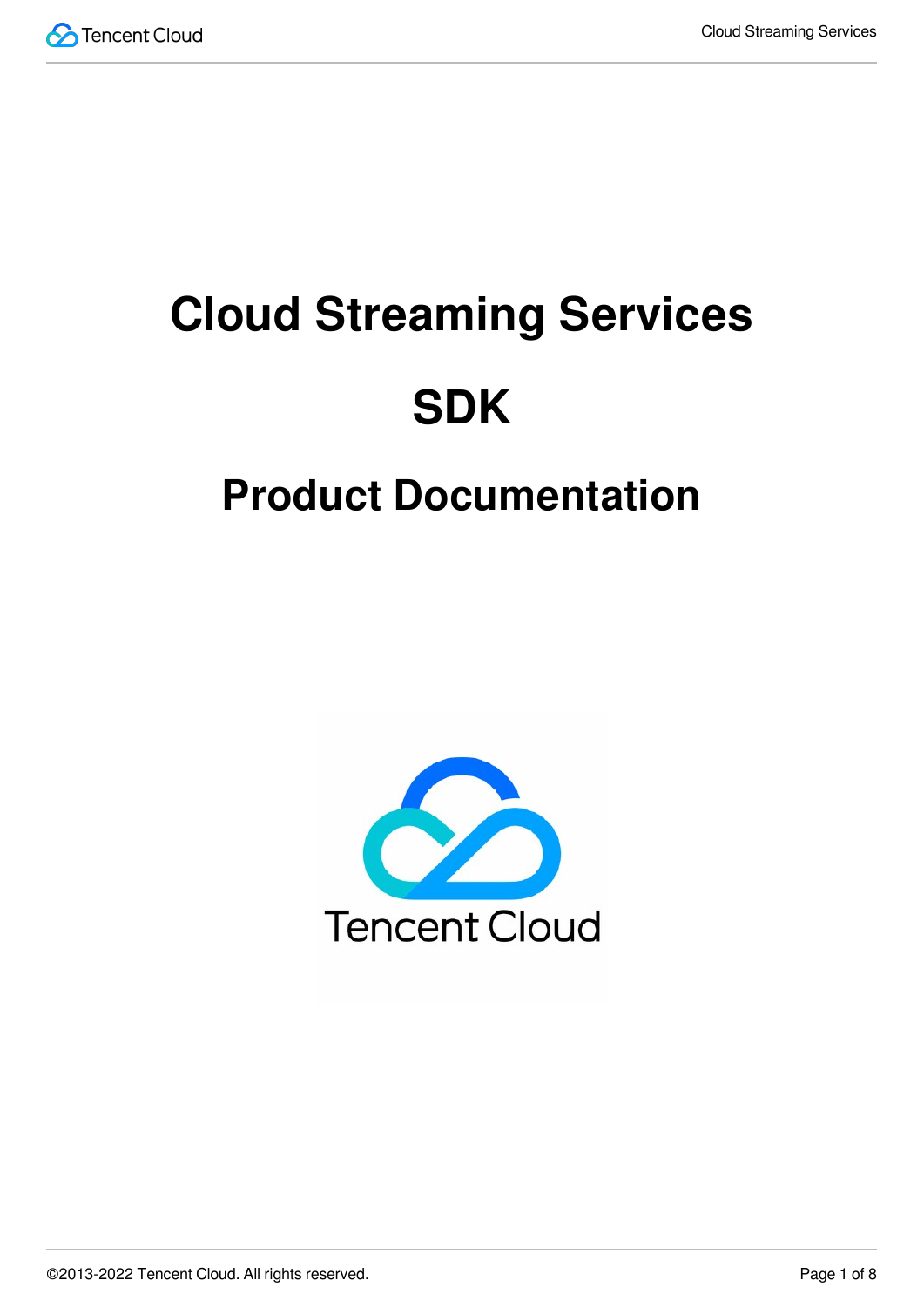

#### Copyright Notice

©2013-2019 Tencent Cloud. All rights reserved.

Copyright in this document is exclusively owned by Tencent Cloud. You must not reproduce, modify, copy or distribute in any way, in whole or in part, the contents of this document without Tencent Cloud's the prior written consent.

Trademark Notice

#### **C** Tencent Cloud

All trademarks associated with Tencent Cloud and its services are owned by Tencent Cloud Computing (Beijing) Company Limited and its affiliated companies. Trademarks of third parties referred to in this document are owned by their respective proprietors.

#### Service Statement

This document is intended to provide users with general information about Tencent Cloud's products and services only and does not form part of Tencent Cloud's terms and conditions. Tencent Cloud's products or services are subject to change. Specific products and services and the standards applicable to them are exclusively provided for in Tencent Cloud's applicable terms and conditions.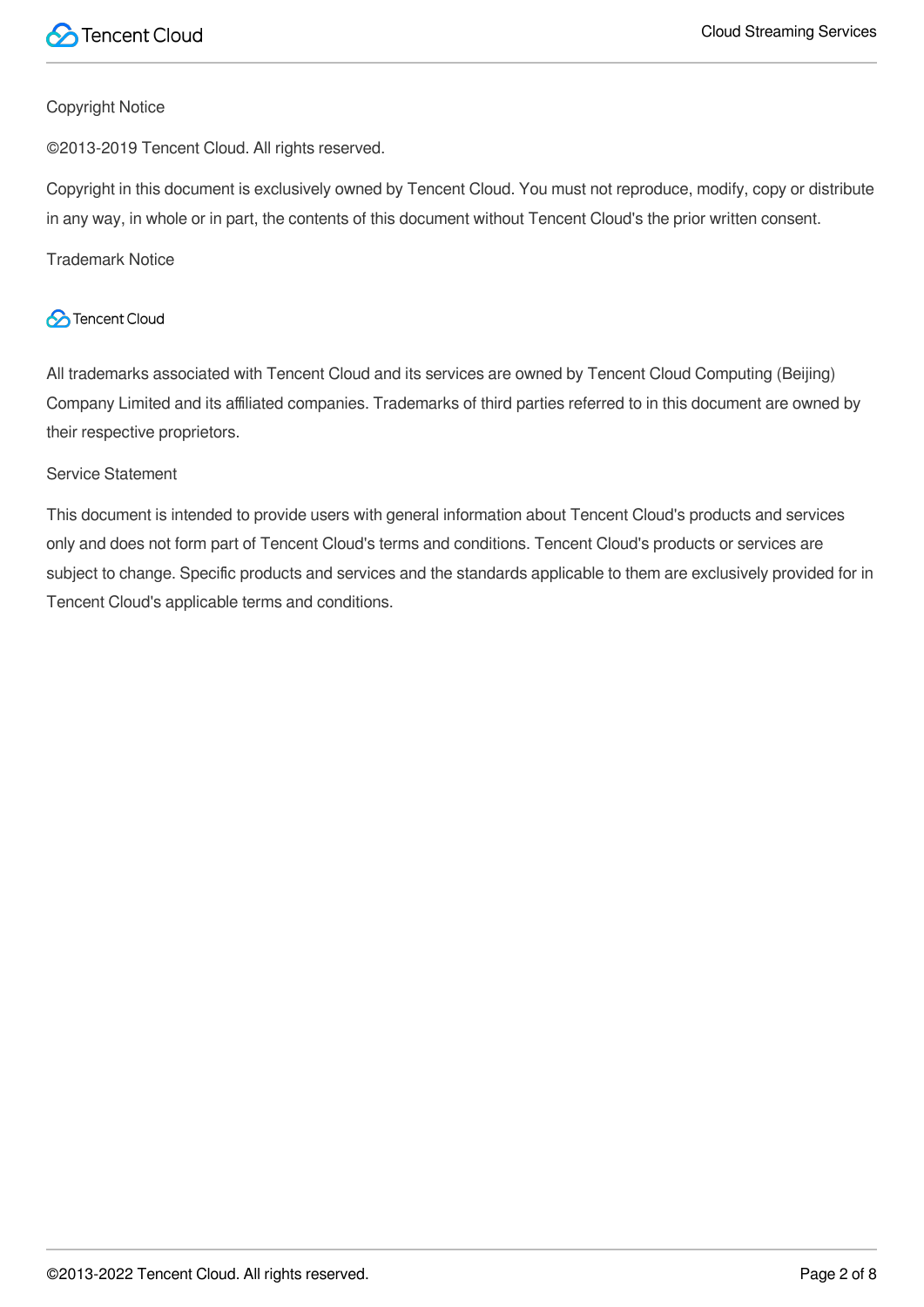#### **Contents**

| <b>SDK</b> |  |
|------------|--|
| App        |  |
| <b>LVB</b> |  |
| <b>LEB</b> |  |
| Web        |  |
| <b>LVB</b> |  |
| LEB        |  |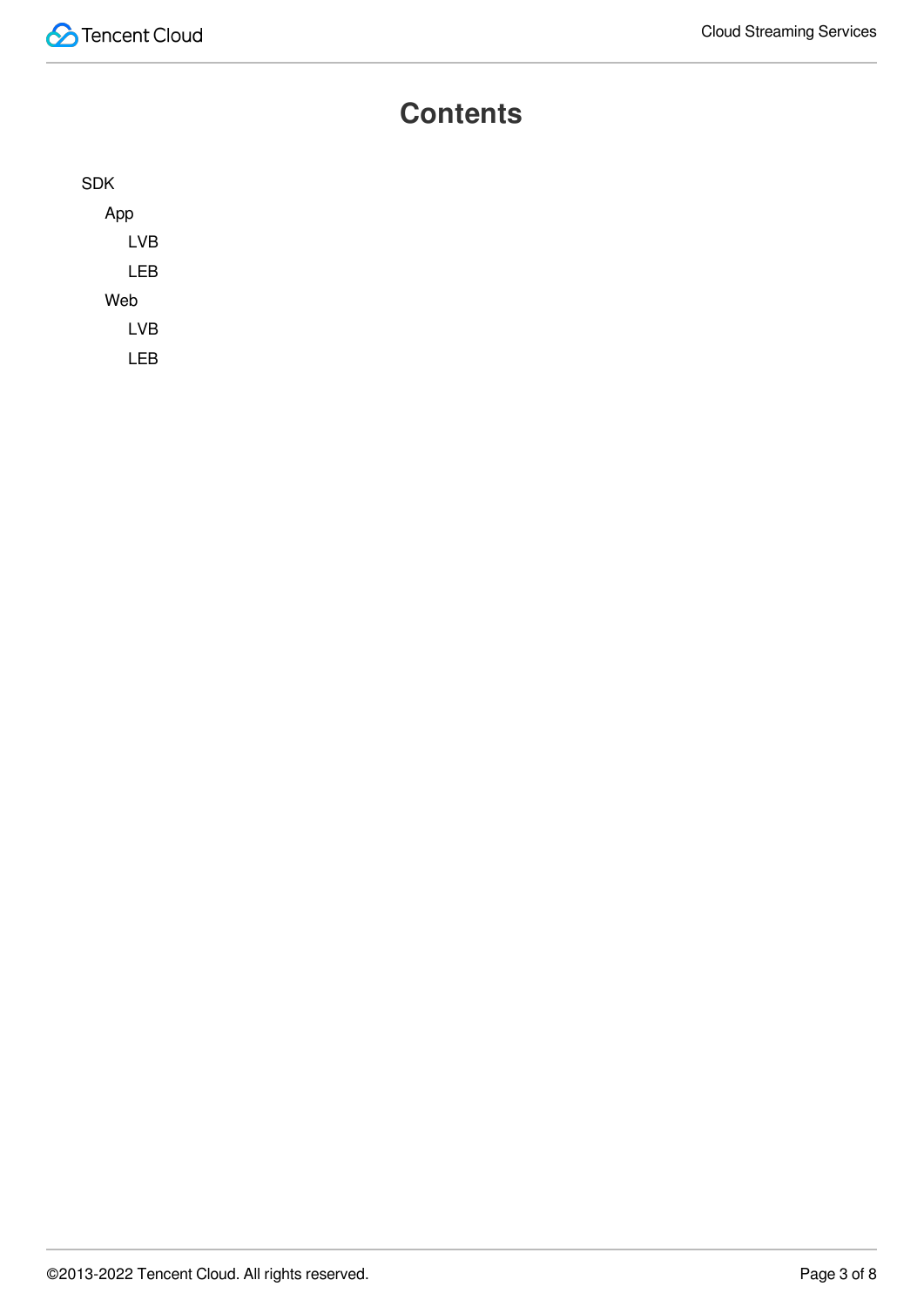# <span id="page-3-1"></span><span id="page-3-0"></span>**SDK** App LVB

<span id="page-3-2"></span>Last updated: 2022-06-10 16:27:49

The MLVB SDK is the mobile version of [LVB.](https://intl.cloud.tencent.com/product/css) It offers mobile publishing and playback solutions that allow **quick integration**, as well as all-in-one solutions that integrate the capabilities of CSS, VOD, IM, and COS. It also features beauty filters, AI-based special effects, and mic connect.

#### SDK and Source Code Download

You can use an MLVB license to unlock features in MLVB International and quickly integrate mobile streaming capabilities into your project.

#### Free Demo

MLVB offers a demo app TCToolkit, whose source code you can download at Trial Demo.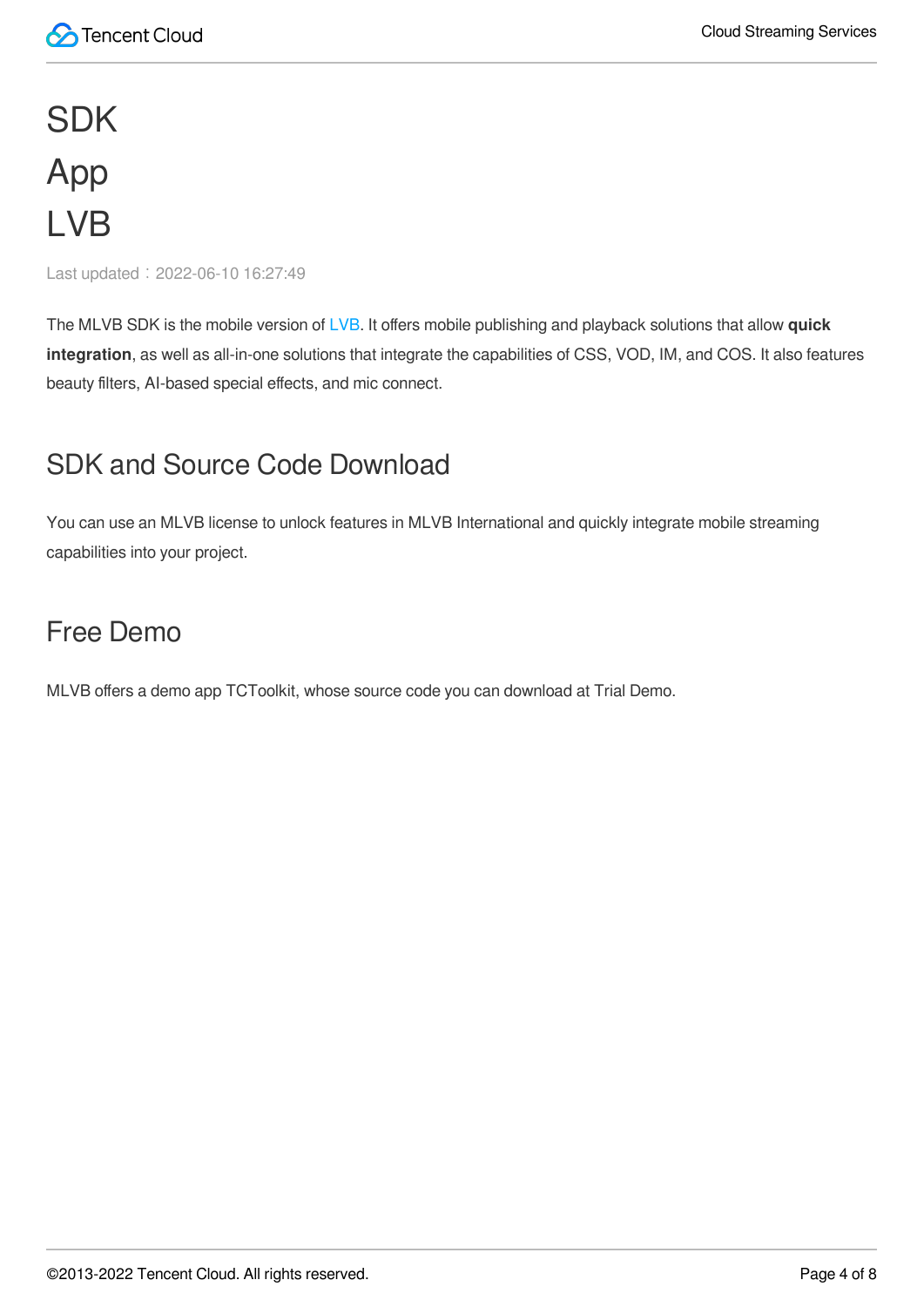## <span id="page-4-0"></span>LEB

Last updated: 2022-03-17 10:34:09

The LEB [SDK](https://intl.cloud.tencent.com/document/product/1071/41875) is a mobile and ultra-low latency version of CSS. It offers a **quick-to-integrate solution** for playback on mobile devices with millisecond latency. It is suitable for scenarios with high requirements on latency, such as online education, sports streaming, online quizzes, and live auctions.

#### SDK and Source Code Download

The LEB SDK has been integrated into the MLVB SDK. You can use MLVB [International](https://intl.cloud.tencent.com/document/product/1071/38150) to quickly enable playback on mobile devices with millisecond latency. For details, see [Download.](https://intl.cloud.tencent.com/document/product/1071/38150)

#### Free Demo

TCToolkit is an open-source and comprehensive audio/video solution developed by Tencent Cloud. You can use it to try out LEB's capability to play live streams with millisecond latency.

| Platform | Demo | <b>Push Demonstration (Android)</b> | Playback Demonstration<br>(Android) |
|----------|------|-------------------------------------|-------------------------------------|
| Android  |      |                                     |                                     |
| iOS      |      |                                     |                                     |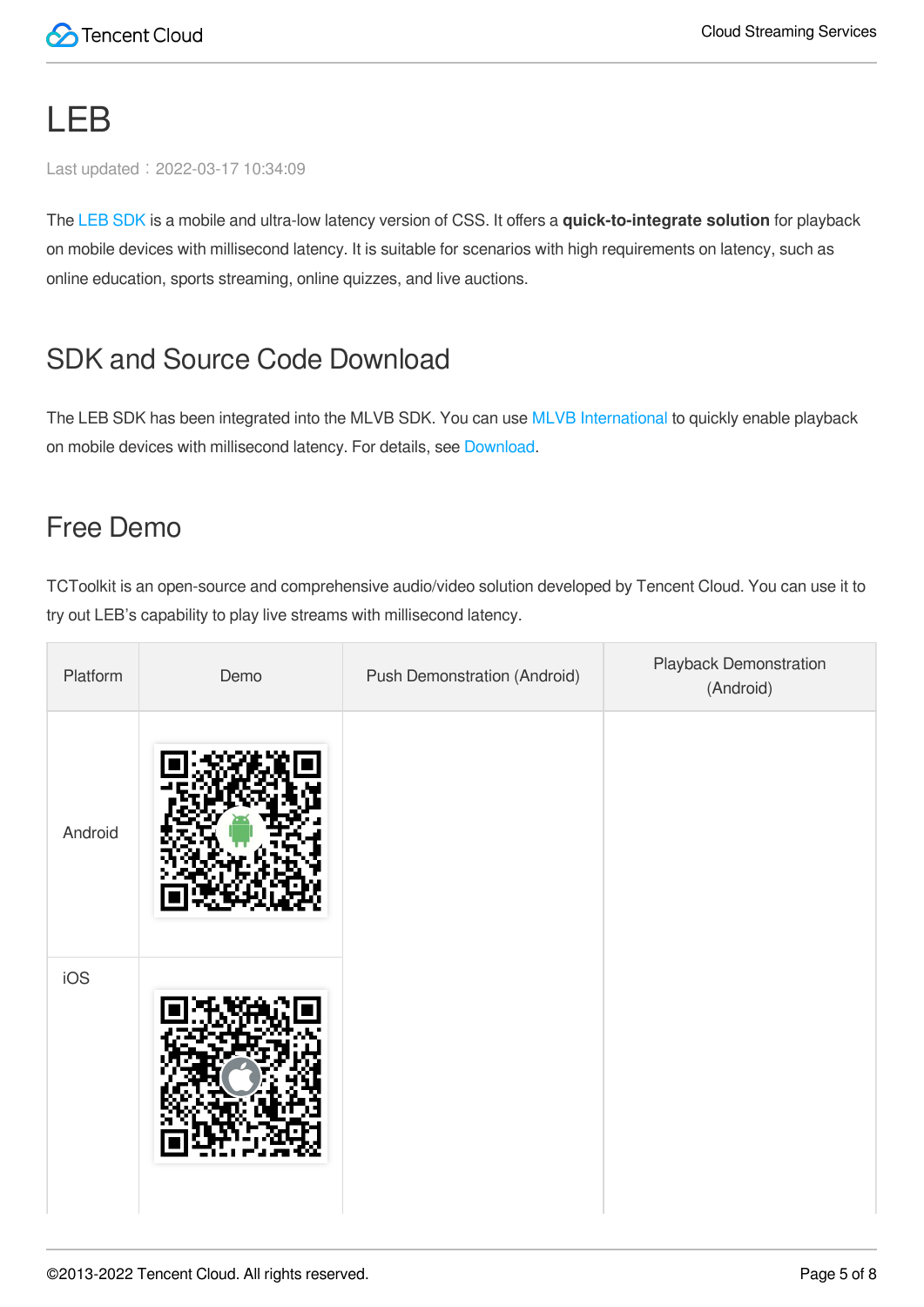



### Learn More

- For more information about the capabilities of the LEB SDK, see iOS & [Android](https://intl.cloud.tencent.com/document/product/1071/41875).
- For billing details of LEB, see [Billing](https://intl.cloud.tencent.com/document/product/267/39969) of LEB.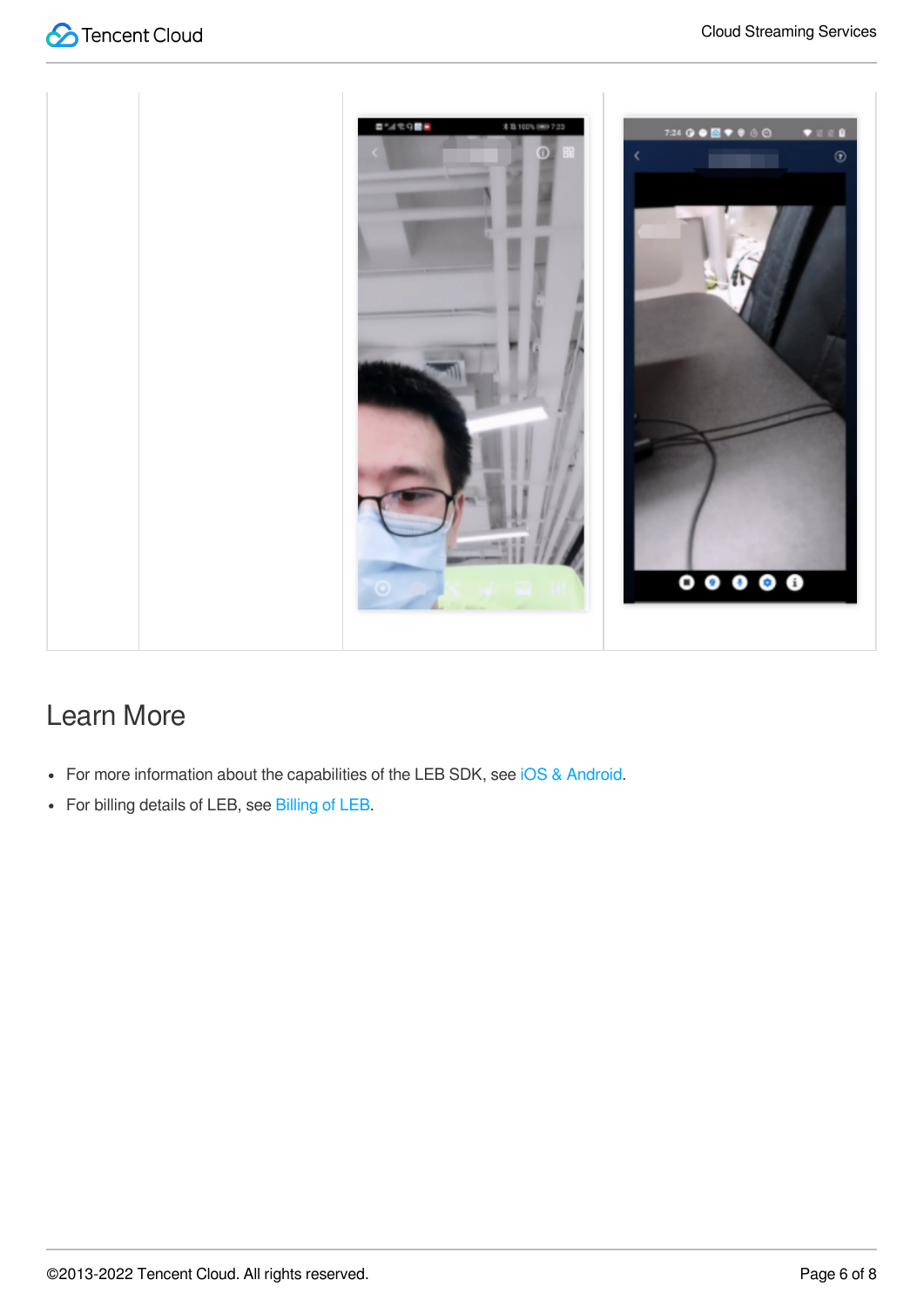# <span id="page-6-1"></span><span id="page-6-0"></span>Web LVB

Last updated:2022-03-17 10:34:09

#### Push from Web

- You can push streams from the web in the CSS console via **CSS Toolkit** > **Web [Push](https://console.cloud.tencent.com/live/tools/webpush)**. For details, see Web [push](https://intl.cloud.tencent.com/document/product/267/31558#web).
- You can also use the TXLivePusher SDK to push streams. For details, see [WebRTC](https://intl.cloud.tencent.com/document/product/267/41620) Push.

Note:

WebRTC push uses the Opus audio codec. If you use an LVB protocol (RTMP, HTTP-FLV, or HLS) for playback, the system will automatically convert audio to AAC, which will incur transcoding fees. For details, see Live [Transcoding](https://intl.cloud.tencent.com/document/product/267/39604#a_trans) > Audio Transcoding.